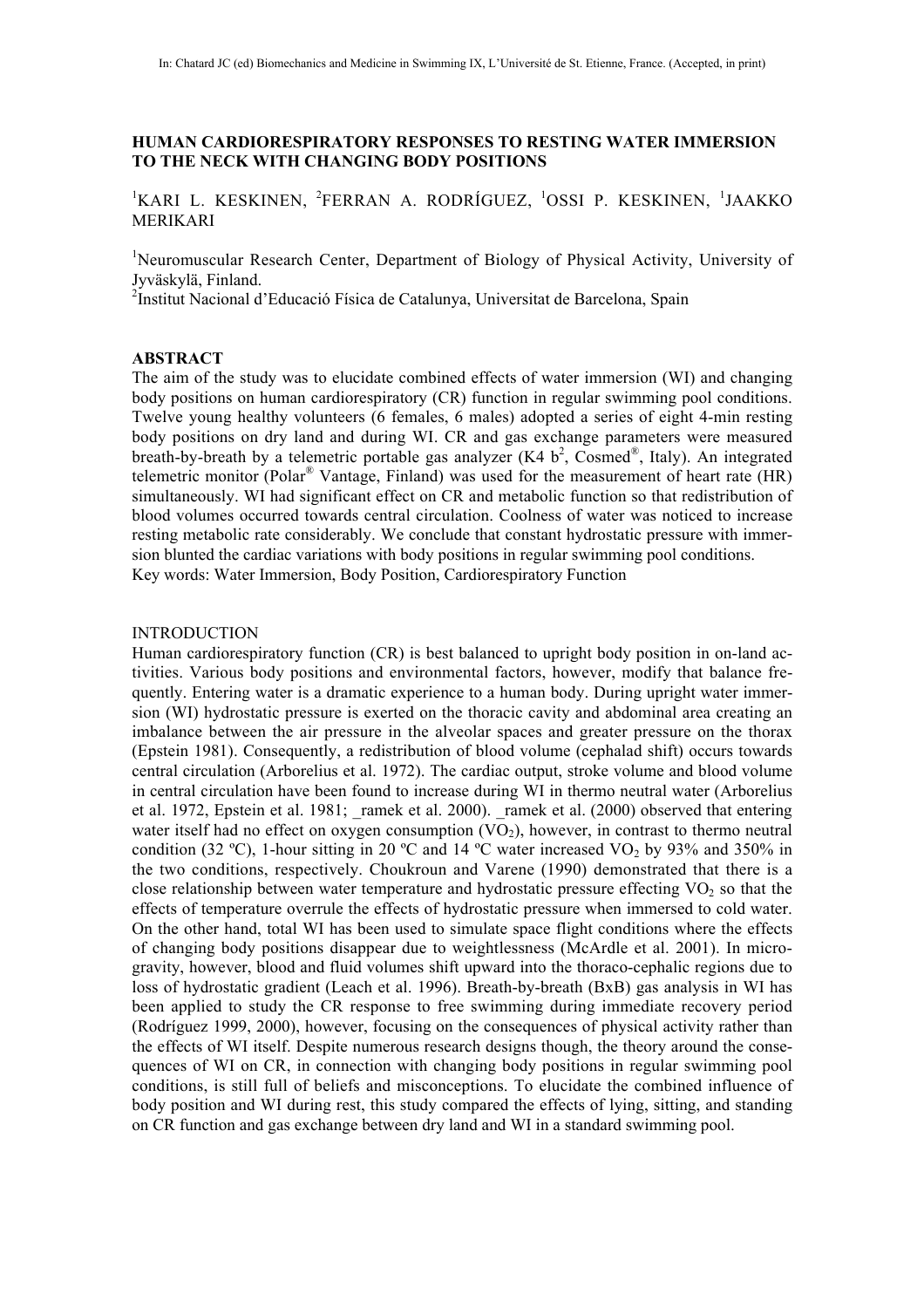# METHODS

Twelve volunteers (table 1) aged 19-24 years, 6 males and 6 females, adopted a series of resting body positions both on dry land and during water immersion (head out of the water) in a standard swimming pool. The subjects were instructed to change their body position at 4-min intervals, an assistant removing the measurement equipment during the experiments. The sequence of eight events (4 min each) was: sitting (SID), standing (STD), lying (LYD), and standing (STD) in dry-land; standing (STW), lying (LYW) and standing (STW) in water, and standing (STD) in dry-land. Air and water temperatures were 25.5 ºC and 26.9 ºC, respectively. Immediately after the experiments the subjects were asked to report with a questionnaire (table 3) about their sensations of coldness and/or warmness.

|              | Age   | Height | Weight | BMI                             | Body Area      |
|--------------|-------|--------|--------|---------------------------------|----------------|
|              | (y)   | (m)    | (kg)   | $(\text{kg}\cdot\text{m}^{-2})$ | m <sup>2</sup> |
| Females      | 22.0  | 1.64   | 55.3   | 20.6                            | 1.55           |
| $(n = 6)$    | (1.2) | (0.04) | (4.5)  | (1.0)                           | (0.10)         |
| Males        | 23.8  | 1.79   | 72.2   | 22.5                            | 1.85           |
| $(n = 6)$    | (1.1) | (0.05) | (5.5)  | (1.0)                           | 0.10)          |
| All subjects | 22.9  | 1.72   | 63.8   | 21.5                            | 1.70           |
| $(n = 12)$   | (1.5) | (0.09) | (10.0) | (1.3)                           | (0.19)         |

*Table 1. Physical characteristics of the subjects. Values are mean (SD).*

CR and metabolic parameters were monitored using a BxB telemetric portable gas analyzer (K4  $b^2$ , Cosmed<sup>®</sup>, Italy). An integrated telemetric monitor (Polar<sup>®</sup> Vantage, Finland) was used for the measurement of heart rate (HR) simultaneously. BxB data was first screened for artifacts. Thereafter the data was averaged every 10 seconds for both BxB noise reduction and to enable statistical handling of the data. Differences among variables in the various experimental conditions were tested by one way repeated measures ANOVA (or Friedman RM ANOVA on ranks), after testing for normality (Kolmogorov-Smirnov test). Post-hoc paired multiple comparison tests (Student-Newman-Keul method) were used thereafter.

# RESULTS

Figures 1-5 show the CR and metabolic responses to the change in body position and WI. Significant reactions were noticed as a consequence to the physical activity when changing the body positions, and the reaction was especially large when entering water in all measured parameters. HR response (fig. 1) was more pronounced in dry-land conditions than in the water. Oxygen pulse (fig. 2), which reflects the stroke volume, increased significantly between STD and LYD conditions and during the entire WI. Pulmonary ventilation (VE) (fig. 3),  $VO<sub>2</sub>$  (fig. 4), and energy expenditure (EE) (fig. 5) demonstrated only modest reaction to the change in body position in dry land but increased significantly during WI. Table 2 shows that during the last part of each 4-min event, separated from the active change in body position, the whole body resting metabolism was lower in standing as compared to lying, but the CR function appeared to be less efficient when standing (higher HR response, equal ventilatory work for a lower  $VO<sub>2</sub>$ and lower ventilatory efficiency). However, HR stayed at lower level during STD immediately after the WI. Oxygen pulse started to decrease immediately after the WI but stayed higher in STD as compared to STD preceding the WI. During WI, body position did not influence resting metabolism or CR responses, thus simulating effects of weightlessness. Table 3 shows that the subjects reported only moderate cold sensations  $(-0.8 \text{ up to } -1.8)$  during WI while in dry land the sensations were mainly neutral  $(+0.5)$ . Noticeable shivering was observed with some of the leanest male subjects during the LYW and the second STW. Only non-significant gender specific differences were found in all measured parameters.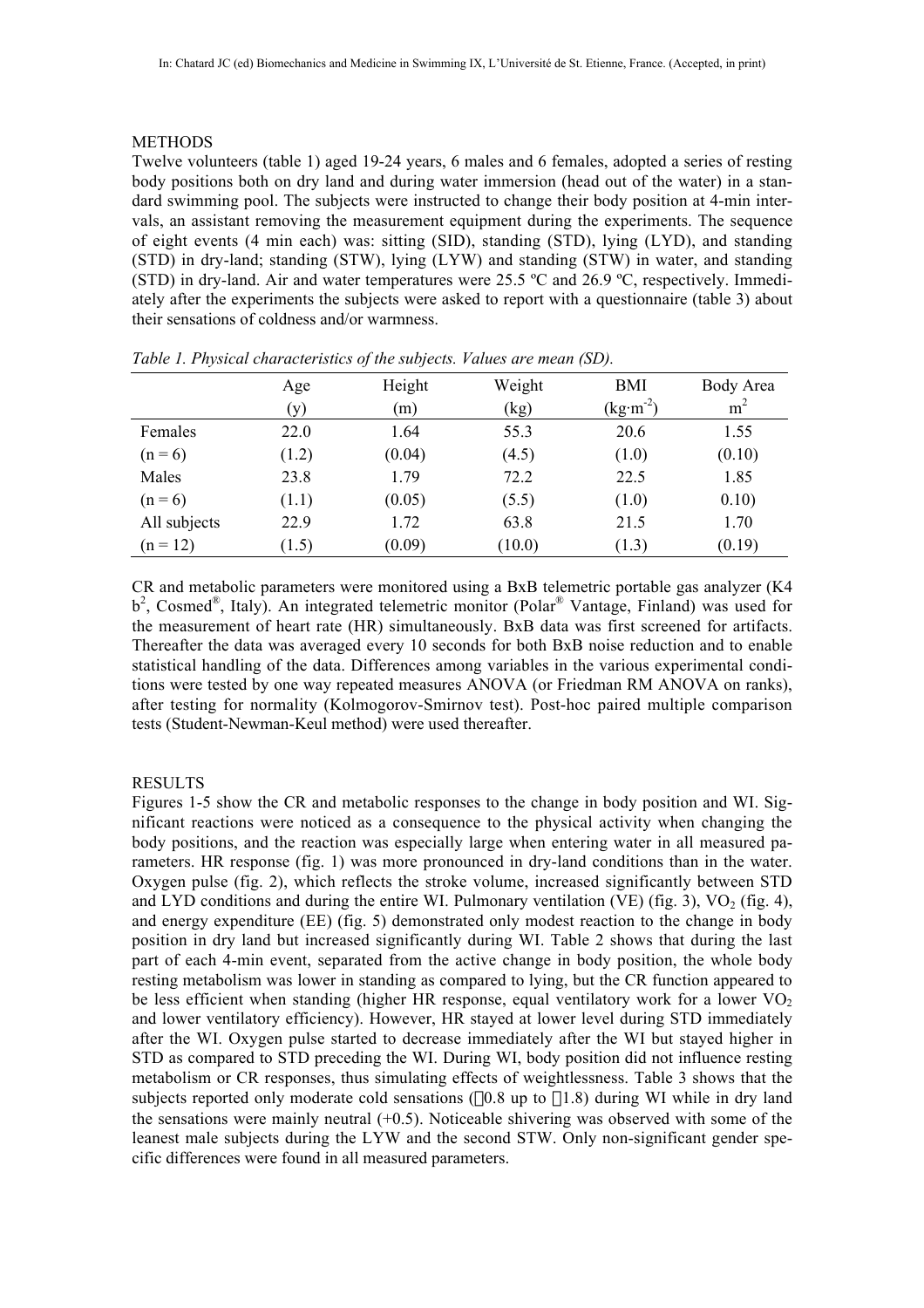

*Figure 1. Heart rate during the experiments in dry land and in water [Mean (SD)].*



*Figure 2. Oxygen pulse during the experiments in dry land and in water [Mean (SD)].*



*Figure 3. Pulmonary ventilation during the experiments in dry land and in water [Mean (SD)].*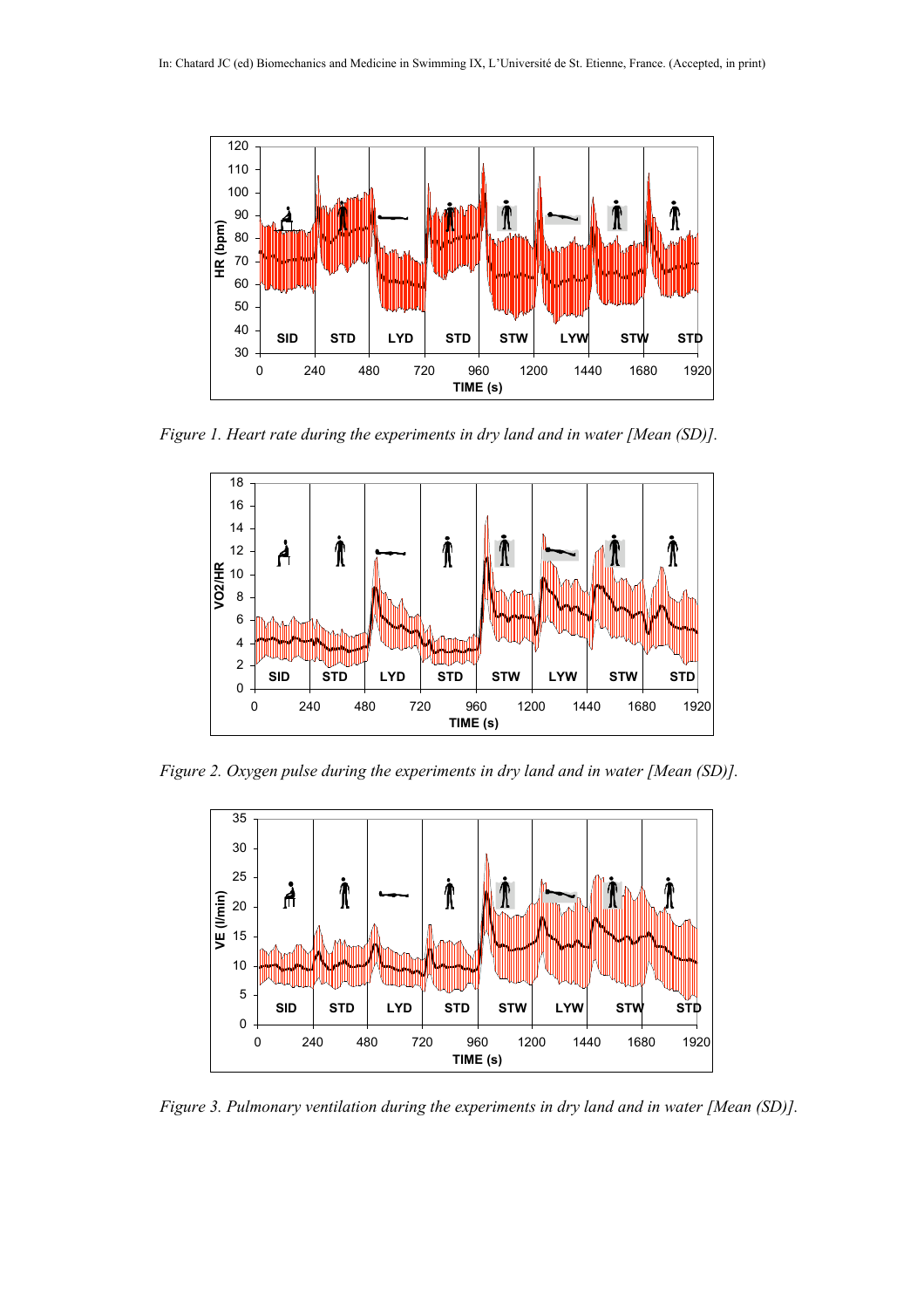

*Figure 4. Oxygen consumption during the experiments in dry land and in water [Mean (SD)].*



*Figure 5. Energy expenditure during the experiments in dry land and in water [Mean (SD)].*

*Table 2. Effects of body position on selected resting cardiorespiratory and metabolic parameters during water immersion (W) as compared to dry-land (D) conditions. [Mean (SD)].*

| Body            | Parameter                     | Dry-land      | Water     | $D-W$       | Parameter                 | Dry-land  | Water     | $L-W$         |
|-----------------|-------------------------------|---------------|-----------|-------------|---------------------------|-----------|-----------|---------------|
| position        |                               | (D)           | (W)       | diff. $(p)$ |                           | (D)       | (W)       | $diff.$ $(p)$ |
| Lying           | Oxygen<br>uptake              | 310 (92)      | 439 (184) | < 0.05      | Pulmonary<br>ventilation  | 9.1(2.5)  | 13.5(6.6) | < 0.05        |
| Sitting         | $(mL·min-1)$                  | 292 (104)     |           |             | $(L·min-1)$               | 9.7(3.2)  |           |               |
| <b>Standing</b> |                               | $281(115)$ ** | 395 (167) | $\leq .05$  |                           | 10.0(3.3) | 13.0(5.8) | $\leq .05$    |
| Lying           | Heart rate<br>$(beats·min-1)$ | 61(12)        | 62(16)    | ns          | Ventilatory<br>equivalent | 27(5)     | 28(7)     | ns            |
| Sitting         |                               | $71(12)*$     |           |             | for $O2$<br>$(V_E/VO_2)$  | 30(3)     |           |               |
| Standing        |                               | $83(14)$ **   | 64 (17)   | $\leq .05$  |                           | $33(5)*$  | 31(9)     | $\leq .05$    |

\* Different from the sitting position; \*\* Different from the lying position; p < .05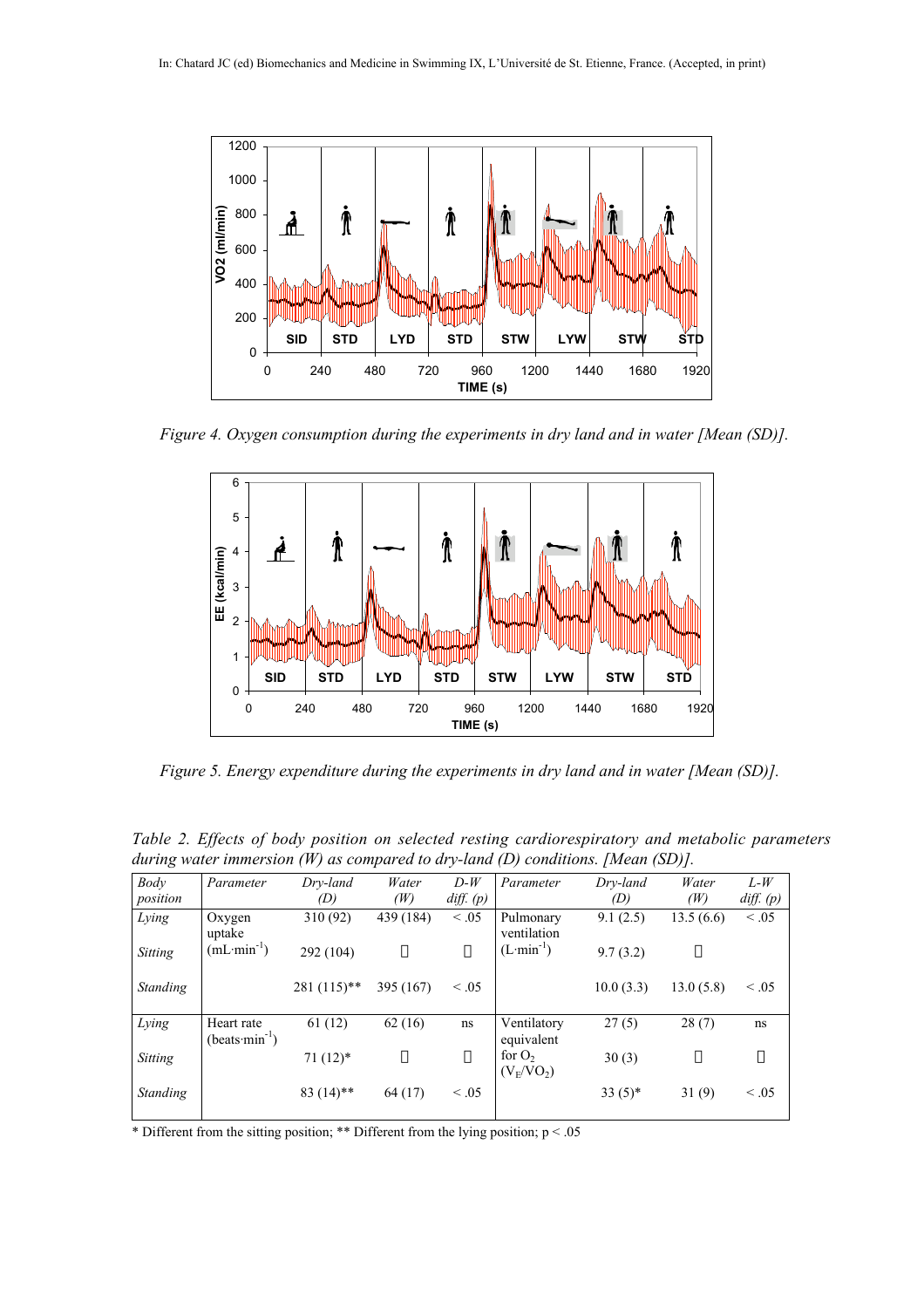|                 | Females     | Males       | A11         |
|-----------------|-------------|-------------|-------------|
| Sitting, dry    | 0.5(0.8)    | 0.3(0.5)    | 0.4(0.7)    |
| Standing, dry   | 0.5(0.8)    | 0.3(0.5)    | 0.4(0.7)    |
| Lying, dry      | 0.3(0.5)    | 0.3(0.5)    | 0.3(0.5)    |
| Standing, dry   | 0.3(0.5)    | 0.3(0.5)    | 0.3(0.5)    |
| Standing, water | $-1.2(0.4)$ | $-1.2(0.8)$ | $-1.2(0.6)$ |
| Lying, water    | $-1.0(0.9)$ | $-1.8(0.8)$ | $-1.4(0.9)$ |
| Standing, water | $-0.8(0.8)$ | $-1.5(1.2)$ | $-1.2(1.0)$ |
| Standing, dry   | $-0.5(1.0)$ | $-0.5(0.5)$ | $-0.5(0.8)$ |

*Table 3. Self-reported cold and warm sensations of the subjects during the course of the experiments. Scale from 3 (very warm) through 0 (neutral) to –3 (very cold). [Mean (SD)].*

## DISCUSSION

The present data demonstrated that the strategy to properly regulate cardiac output in different body positions was affected by WI. The major findings refer to the fact that there might be counter balanced effects from different mechanisms regulating the CR function during immersion and changing body position. Although the HR response when lying in water was essentially the same as in dry land, the standing position during WI did not show tachycardia, as was the case on land. WI itself decreased HR and increased oxygen pulse presumably due to hydrostatic pressure around abdominal area and thorax. The CR function was thus regulated towards central circulation, supporting previous literature (Arborelius et al. 1972, Epstein et al. 1981). Larsen et al. (1994) also reported significant decrease in HR during thermo neutral WI. Park et al. (1999) suggested that WI at 30 ºC provides an additional increase in cardiac preload leading to an increase in the stroke volume compared to that of the thermo neutral WI at 34-35ºC. Furthermore, ramek et al. (2000) suggested that WI at thermo neutral temperatures would stimulate mainly baroreceptors leading to bradycardia and decreased vascular resistance, approximating that WI might actually strengthen the influence of the parasympathetic nervous system. Previously Miwa et al. (1997) came into similar conclusion when studying the blood pressure and HR variability during WI. The present data stood well in-line with these suggestions, while HR was lower and oxygen pulse higher during the STD immediately after the WI. The reaction was clear even within the short 4-min period of time used by this study and the chosen sequence of activities was considered not to have affected on the results.

The effects of coolness of water (26.9 °C) in the present data were most evident. Even though only a few of the leanest males experienced noticeable shivering in water we observed that both  $VO<sub>2</sub>$  and EE were significantly increased during WI. ramek et al. (2000) observed that when water temperatures of 32 ºC and 20 ºC were compared there was a 93% elevation in VO<sub>2</sub> due to coolness of water. The present data showed that entering the water at 26.9 °C, which is a typical temperature in swimming pools, increased both  $VO<sub>2</sub>$  and EE by nearly 40%. This is an important observation to those who frequently visit swimming pools for both recreation and physical activity in order to maintain their energy balance. One may thus expend additional energy considerably just by staying in water and along with some water activities the high EE may become a prominent feature of visiting swimming pools.

As shown by the present data the resting metabolism during WI was larger as compared to land conditions. This is probably not only due to increased heating of the body but also due to parallel activation of thermo regulation mechanisms and inspiratory musculature. Respiratory function seemed more efficient, particularly in the standing position (see table 2). It seems evident that while standing in the water the hydrostatic pressure, by squeezing the abdominal area and thorax cavity with concomitant help of air in the lungs and dead spaces buoying the torso upwards, enables a better emptying of the lungs. Simultaneously the water compression overloads the inspiratory muscles when inhaling, with a natural effect of increasing  $VO<sub>2</sub>$ . These as